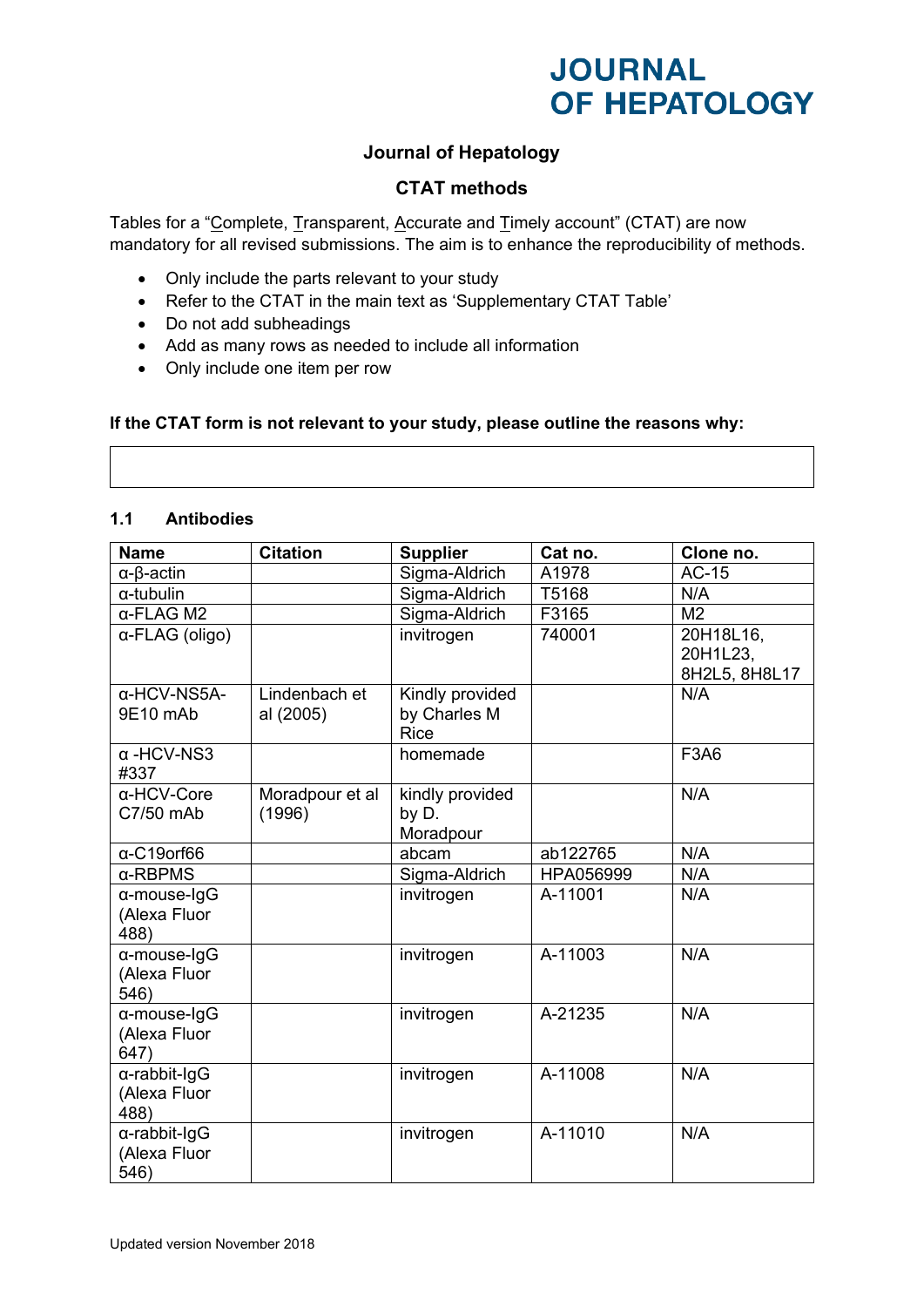| $\alpha$ -rabbit-IgG<br>(Alexa Fluor | invitrogen                  | A-21244     | N/A     |
|--------------------------------------|-----------------------------|-------------|---------|
| 647)                                 |                             |             |         |
| a-beta-actin<br><b>HRP</b>           | Sigma-Aldrich               | A3854       | AC-15   |
| anti-rabbit- IgG<br>(HRP-coupled)    | Jackson                     | 111-035-003 | N/A     |
| Anti-PI $(4)$ P-IgM                  | Echelon<br>Biosciences Inc. | Z-P004      | N/A     |
| a-CD81-IgG                           | <b>BD</b> biosciences       | 555675      | $Js-81$ |

### **1.2 Cell lines**

| <b>Name</b>                | <b>Citation</b>        | <b>Supplier</b>                            | Cat no. | <b>Passage</b><br>no. | <b>Authentication</b><br>test method |
|----------------------------|------------------------|--------------------------------------------|---------|-----------------------|--------------------------------------|
| Huh-7.5<br>cells           | Blight et al<br>(2002) | Kindly<br>provided by<br>Charles M<br>Rice | N/A     | 15                    | <b>NGS</b>                           |
| Huh7-<br>Lunet/T7<br>cells | Backes et al<br>(2010) |                                            | N/A     | 15                    |                                      |
| <b>HEK 293T</b>            |                        | <b>ATCC</b>                                | N/A     | 15                    |                                      |

## **1.3 Organisms**

| <b>Name</b> | <b>Citation</b> | <b>Supplier</b> | <b>Strain</b> | <b>Sex</b> | Age | Overall n<br>number |
|-------------|-----------------|-----------------|---------------|------------|-----|---------------------|
|             |                 |                 |               |            |     |                     |

### **1.4 Sequence based reagents**

| <b>Name</b>          | <b>Sequence</b>                    | <b>Suppl</b><br>ier |
|----------------------|------------------------------------|---------------------|
| Fwd HCV 5'           | <b>GCGCAACCGGTGAGTACA</b>          | Eurofi              |
|                      |                                    | ns                  |
| Rev HCV 5'           | <b>ACTCGCAAGCACCCTATCAG</b>        | Eurofi              |
|                      |                                    | ns                  |
| Fwd C19ORF66         | <b>GGTGTGGAGCTGGAGAAGAG</b>        | Eurofi              |
|                      |                                    | ns                  |
| Rev C19ORF66         | <b>GCCGAATTTCCTCATCAGAG</b>        | Eurofi              |
|                      |                                    | ns                  |
| Fwd Mx1              | CAATCAGCCTGCTGACATTG               | Eurofi              |
|                      |                                    | ns                  |
| Rev Mx1              | <b>TGTCTCCTGCCTCTGGATG</b>         | Eurofi              |
|                      |                                    | ns                  |
| Fwd GAPDH            | <b>GCAAATTCCATGGCACCGT</b>         | Eurofi              |
|                      |                                    | ns                  |
| Rev GAPDH            | TCGCCCCACTTGATTTTGG                | Eurofi              |
|                      |                                    | ns                  |
| C19orf66_CRISPR_olig | GTCGTCTCCCACCGACCTTCCTGAGACATGGTGG | Eurofi              |
| #1 fwd<br>$\Omega$   | <b>GTTTCGAGACGTG</b>               | ns                  |

Updated version November 2018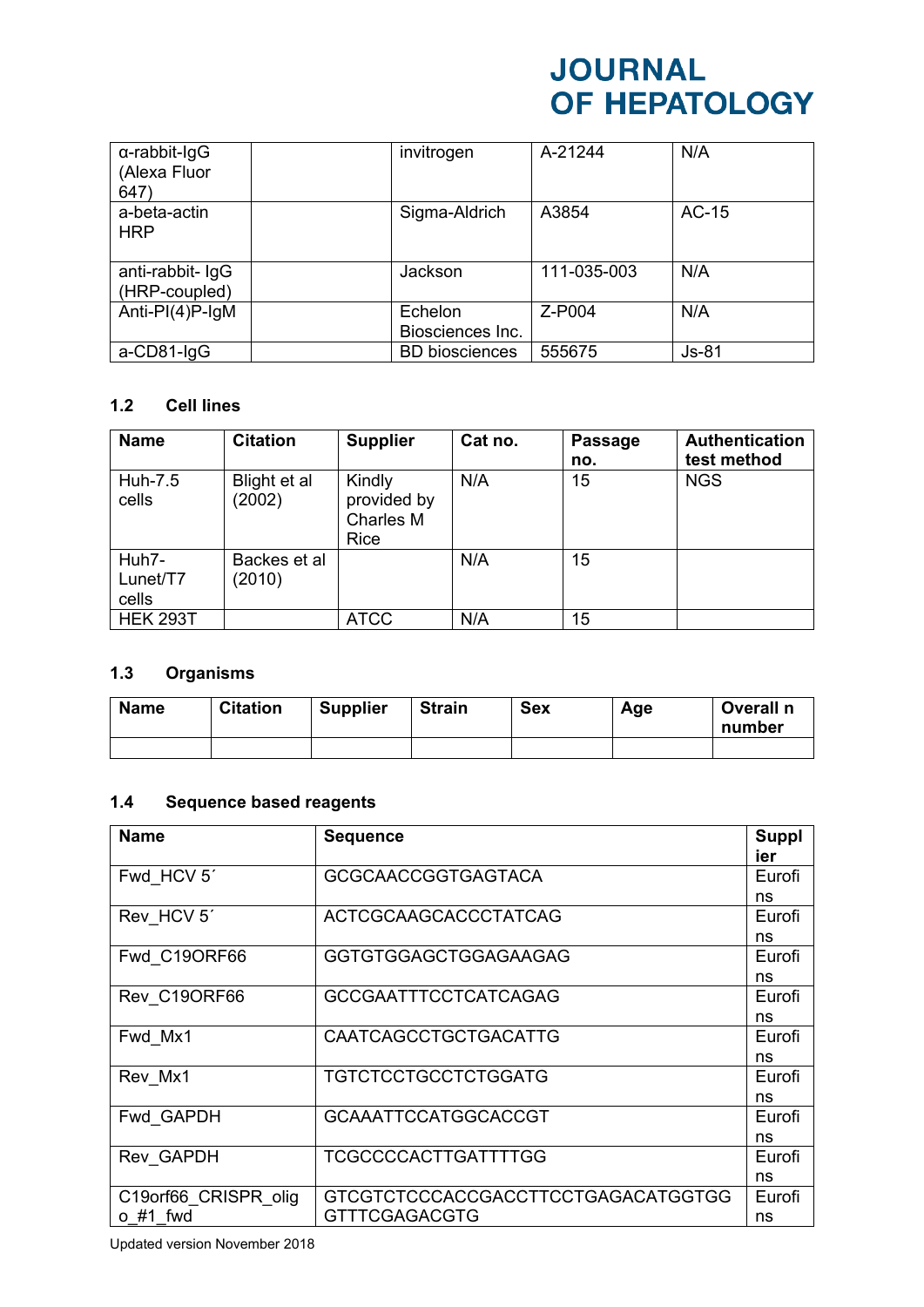| C19 or f66 CRISPR olig | CACGTCTCGAAACCCACCATGTCTCAGGAAGGTC  | Eurofi |
|------------------------|-------------------------------------|--------|
| o #1 rev               | <b>GGTGGGAGACGAC</b>                | ns     |
| C19orf66 CRISPR olig   | GTCGTCTCCCACCGGTGGAGGTAAGCGATGGCTA  | Eurofi |
| $o$ #2 fwd             | <b>GTTTCGAGACGTG</b>                | ns     |
| C19orf66_CRISPR_olig   | CACGTCTCGAAACTAGCCATCGCTTACCTCCACC  | Eurofi |
| $o$ #2 rev             | <b>GGTGGGAGACGAC</b>                | ns     |
| C19orf66 CRISPR olig   | GTCGTCTCCCACCGATATGCACTCTCCCCCCGCAG | Eurofi |
| $o$ #3 fwd             | <b>GTTTCGAGACGTG</b>                | ns     |
| C19orf66 CRISPR olig   | CACGTCTCGAAACCTGCGGGGGAGAGTGCATATC  | Eurofi |
| $o$ #3 rev             | <b>GGTGGGAGACGAC</b>                | ns     |
| Non targeting CRISPR   | GTCGTCTCCCACCGCTAAGGTTAAGTCGCCCTCG  | Eurofi |
| oligo for              | <b>GTTTCGAGACGTG</b>                | ns     |
| Non_targeting_CRISPR   | CACGTCTCGAAACCGAGGGCGACTTAACCTTAGC  | Eurofi |
| oligo rev              | <b>GGTGGGAGACGAC</b>                | ns     |
| C19orf66 gRNA1/2 left  | AATCGAAAGCGAAACAGGG                 | Eurofi |
|                        |                                     | ns     |
| C19orf66 gRNA1/2 righ  | <b>GGTTCTAGGATGGGGGTCC</b>          | Eurofi |
|                        |                                     | ns     |
| C19orf66 gRNA3 left    | TCTAGGGAGAGGCGTTGAGAT               | Eurofi |
|                        |                                     | ns     |
| C19orf66 gRNA3 right   | <b>GGGCATCCAGATCGTTACTTAG</b>       | Eurofi |
|                        |                                     | ns     |

## **1.5 Biological samples**

| <b>Description</b>        | <b>Source</b>                     | <b>Identifier</b> |
|---------------------------|-----------------------------------|-------------------|
| Primary human hepatocytes | Department of General,            |                   |
|                           | Visceral, and Transplant          |                   |
|                           | Surgery at Hannover               |                   |
|                           | Medical School, Hannover,         |                   |
|                           | Germany or Department of          |                   |
|                           | Gastroenterology and              |                   |
|                           | Hepatology, University            |                   |
|                           | Hospital Essen, Germany           |                   |
| peripheral blood          | <b>Blutbank Springe (Germany)</b> |                   |
| mononuclear cells         |                                   |                   |
| Liver biopsies            | Outpatient clinic of the          |                   |
|                           | Division of Gastroenterology      |                   |
|                           | and Hepatology, University        |                   |
|                           | <b>Hospital Basel</b>             |                   |

## **1.6 Deposited data**

| Name of repository | <b>Identifier</b> | ink<br>-ink |
|--------------------|-------------------|-------------|
|                    |                   |             |

### **1.7 Software**

| Software name         | Manufacturer            | <b>Version</b> |
|-----------------------|-------------------------|----------------|
| <b>GraphPad Prism</b> | Graphpad Software, Inc. |                |